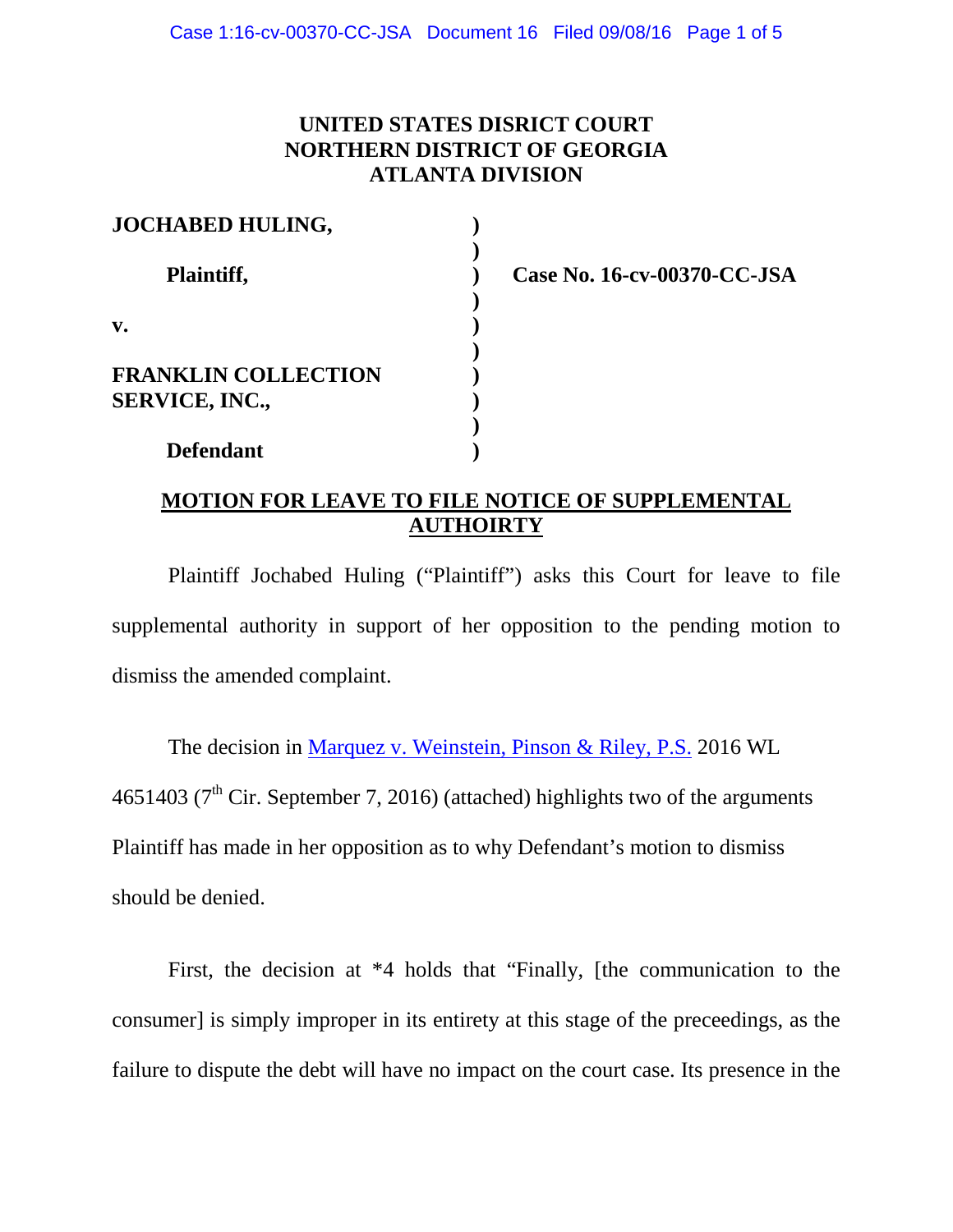complaint serves no purpose, as conceded by counsel for defendant. Its function in the complaint is only to mislead." In this case Plaintiff argued that Defendant's collection letter with the language **"If you are not paying this account in full, contact your attorney regarding our potential remedies, and your defenses, or call (888) 215-8961"** was false, misleading or deceptive because its presence in the collection letter is simply improper in its entirety as Defendant is in the business of collecting money not providing assistance to consumers to avoid paying money in the form of telling them that they should or must hire a lawyer. The violative statement served no purpose other than to mislead the consumer that a collection lawsuit would be brought against him or her if she didn't pay the debt in full and that she should get an attorney is she was not paying the entire debt in full. Indeed, the language "in full" implies that a partial payment won't obviate the need to contact your attorney who likely costs more than \$122. Further, the statement is false, misleading or deceptive because it imparts a sense of completely unwarranted urgency about contacting a lawyer when it is about a \$122 debt that Defendant was not going to sue upon.

Second, the decision at \*3 highlights the standard to be used in evaluating whether the statement is false, deceptive or misleading. "In *[McMillan v. Collection](https://1.next.westlaw.com/Link/Document/FullText?findType=Y&serNum=2009514786&pubNum=0000506&originatingDoc=I1b8c6ac0756611e69981dc2250b07c82&refType=RP&fi=co_pp_sp_506_759&originationContext=document&transitionType=DocumentItem&contextData=%28sc.Search%29#co_pp_sp_506_759)  Professionals Inc.*[, 455 F.3d 754, 759 \(7th Cir. 2006\),](https://1.next.westlaw.com/Link/Document/FullText?findType=Y&serNum=2009514786&pubNum=0000506&originatingDoc=I1b8c6ac0756611e69981dc2250b07c82&refType=RP&fi=co_pp_sp_506_759&originationContext=document&transitionType=DocumentItem&contextData=%28sc.Search%29#co_pp_sp_506_759) we noted that a determination of whether a statement is false, deceptive or misleading, like a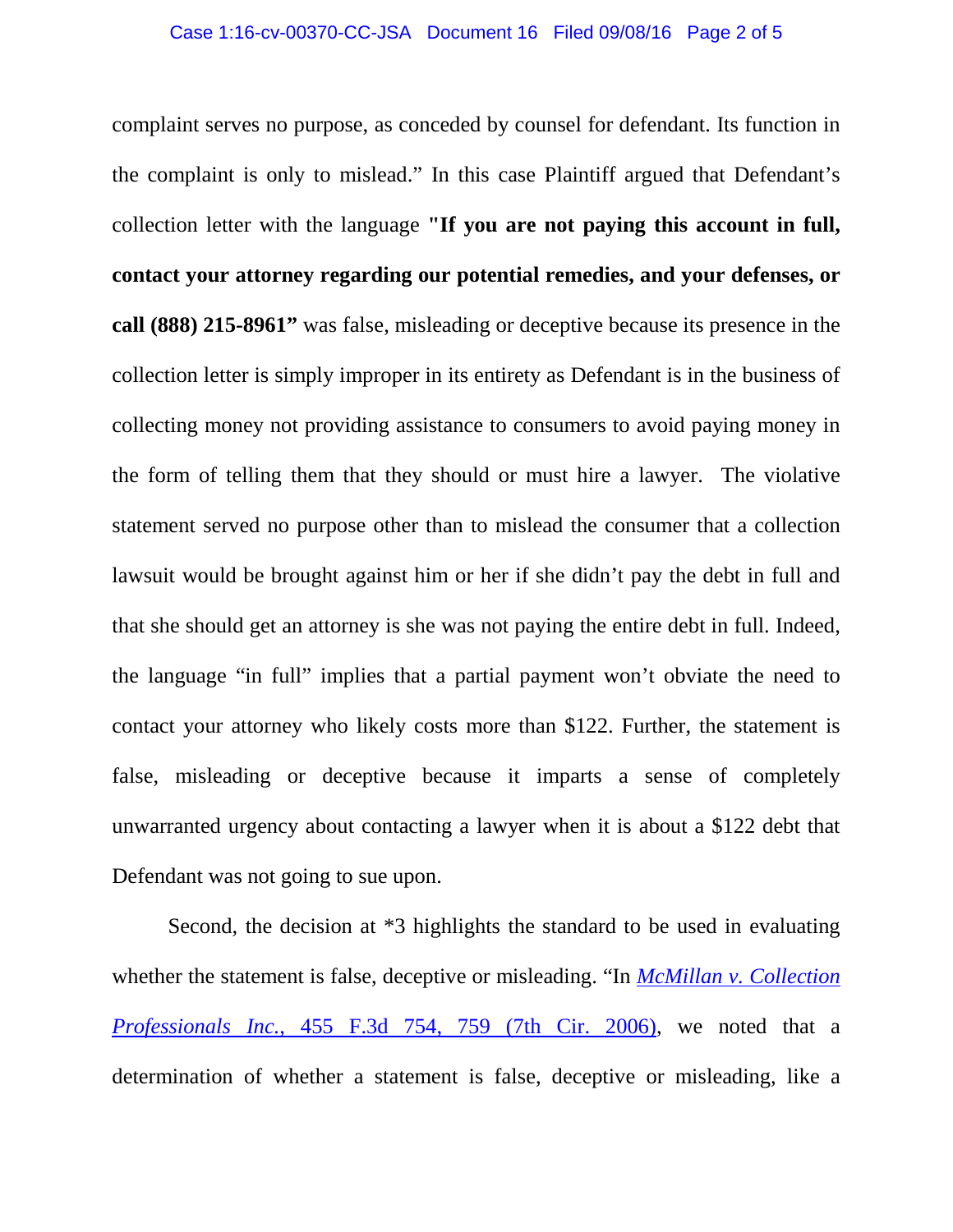#### Case 1:16-cv-00370-CC-JSA Document 16 Filed 09/08/16 Page 3 of 5

determination as to whether a statement is confusing under the FDCPA, is a factbound determination of how an unsophisticated consumer would perceive the statement. We cautioned in *[McMillan](https://1.next.westlaw.com/Link/Document/FullText?findType=Y&serNum=2009514786&pubNum=0000506&originatingDoc=I1b8c6ac0756611e69981dc2250b07c82&refType=RP&originationContext=document&transitionType=DocumentItem&contextData=%28sc.Search%29)* that in determining whether a statement is confusing or misleading, a district court must "tread carefully" because "district judges are not good proxies for the 'unsophisticated consumer' whose interest the statute protects."  $\underline{Id}$ . Accordingly, <u>[Rule 12\(b\)\(6\)](https://1.next.westlaw.com/Link/Document/FullText?findType=L&pubNum=1000600&cite=USFRCPR12&originatingDoc=I1b8c6ac0756611e69981dc2250b07c82&refType=LQ&originationContext=document&transitionType=DocumentItem&contextData=%28sc.Search%29)</u> dismissal on that issue is appropriate only if there is no set of facts consistent with the pleadings under which the plaintiffs could obtain relief. *[Id.](https://1.next.westlaw.com/Link/Document/FullText?findType=Y&serNum=2009514786&pubNum=0000506&originatingDoc=I1b8c6ac0756611e69981dc2250b07c82&refType=RP&originationContext=document&transitionType=DocumentItem&contextData=%28sc.Search%29)*"

WHEREFORE, Plaintiff respectfully requests that this Motion be granted and that this honorable Court grant Plaintiff leave of Court to supplement its Response to Defendant's Motion to Dismiss Plaintiff's First Amended Complaint (Docket Entry No. 6) with the attached decision.

Dated: Atlanta, Georgia September 8, 2016

### **The Law Offices of Shimshon Wexler, PC**

By: /s Shimshon Wexler Shimshon Wexler Attorney for Plaintiff 315 W Ponce de Leon Ave Suite 350 Decatur, GA 30030 Tel: (212) 760-2400 Fax: (917) 512-6132 [swexleresq@gmail.com](mailto:swexleresq@gmail.com)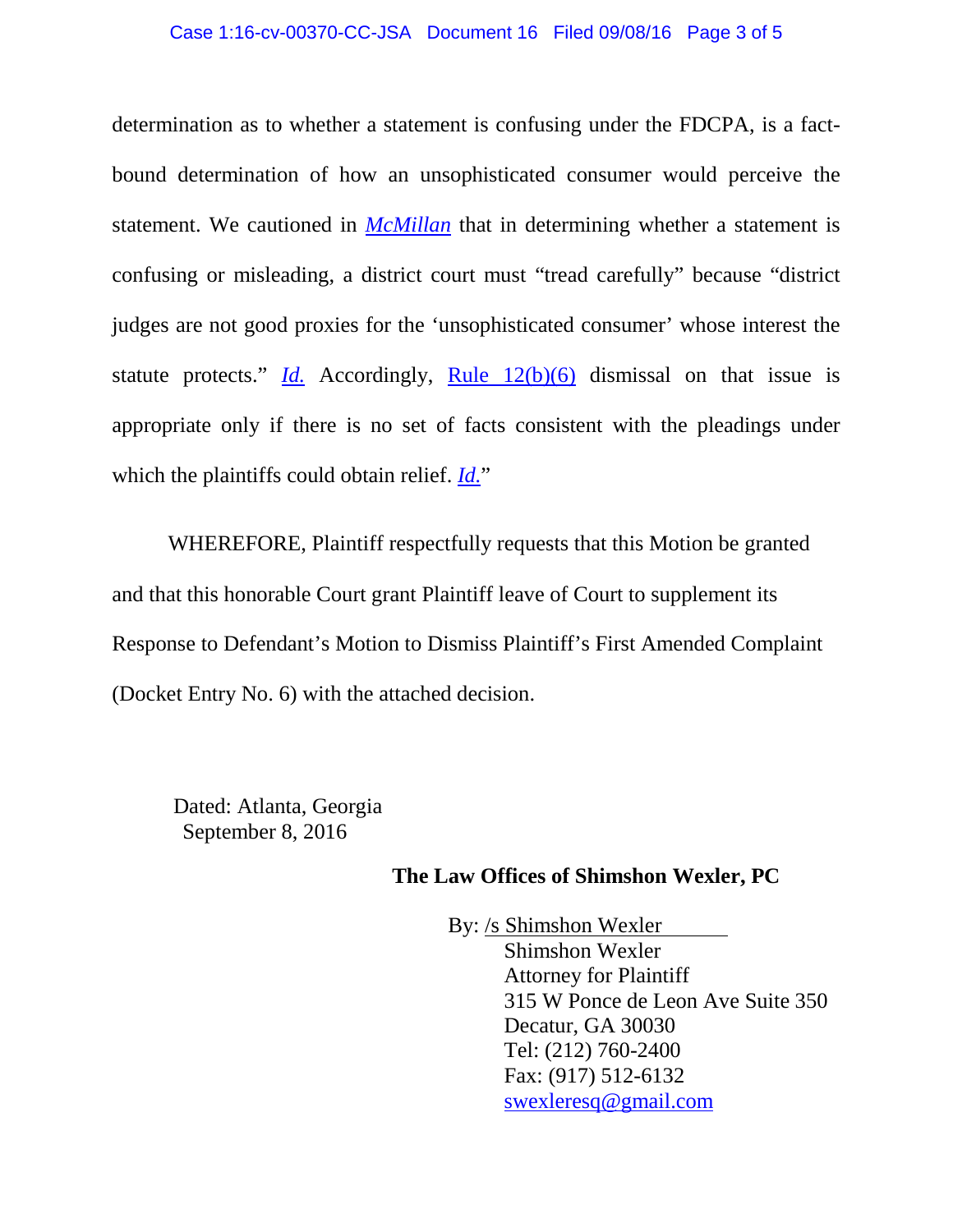## **CERTIFICATE OF COMPLIANCE WITH LOCAL RULE 7.1D**

Pursuant to Local Rule 7.1D, the undersigned counsel certifies that this document has been prepared using 14 Times New Roman point font.

> By: <u>/s Shimshon Wexler</u> Shimshon Wexler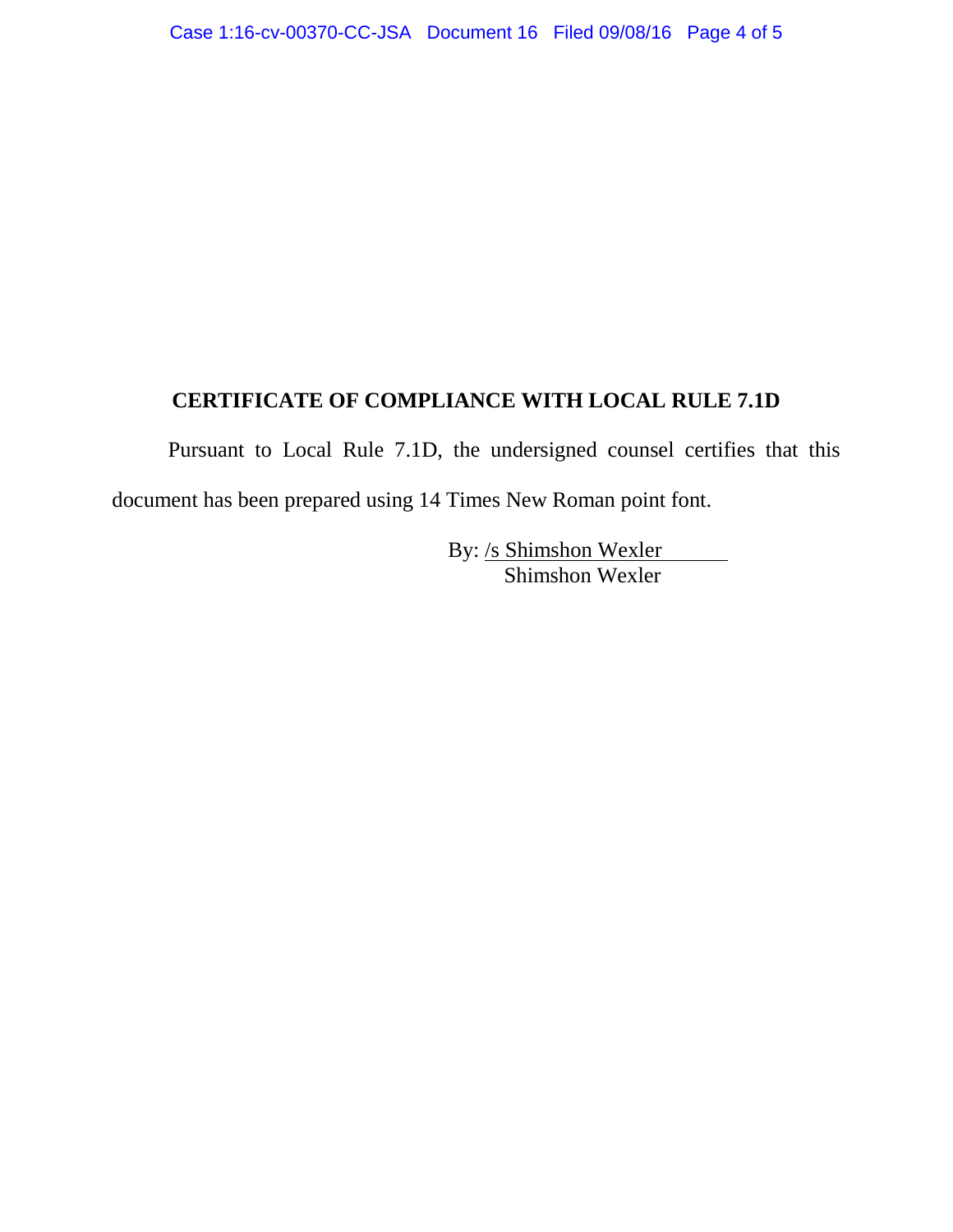## **CERTIFICATE OF SERVICE**

I hereby certify that on this 8th day of September, 2016, a true and correct copy of the foregoing document was served by ECF on the following attorney of record:

Michael K. Chapman Bedard Law Group, P.C. 2810 Peachtree Industrial Blvd. Suite D Duluth, GA 30097 [mchapman@bedardlawgroup.com](mailto:mchapman@bedardlawgroup.com)

> /s Shimshon Wexler Shimshon Wexler, Esq.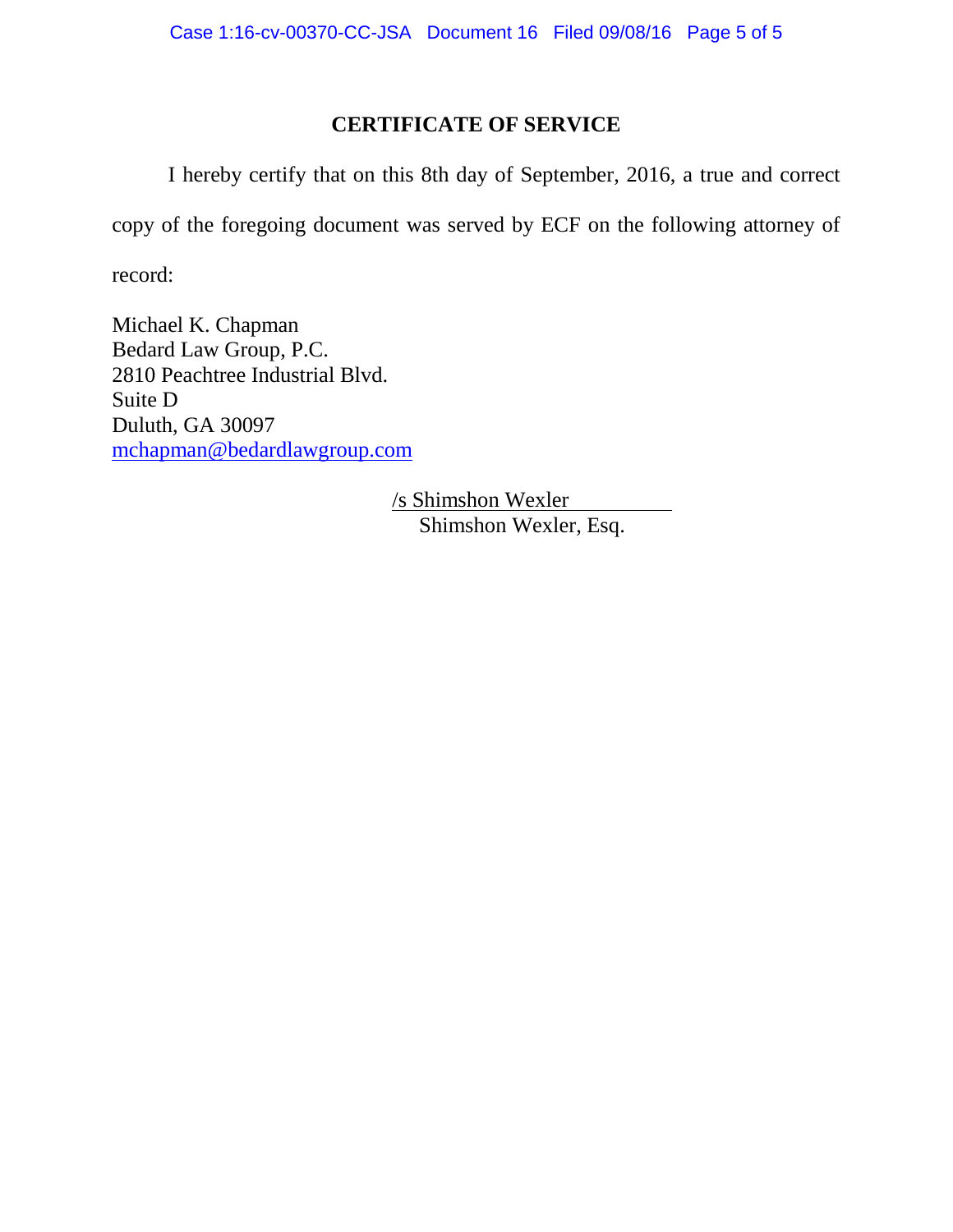2016 WL 4651403 Only the Westlaw citation is currently available. United States Court of Appeals, Seventh Circuit.

Erick Marquez, et al., Plaintiffs-Appellants, v.

> Weinstein, [Pinson & Riley,](http://www.westlaw.com/Search/Results.html?query=advanced%3a+OAID(5044582274)&saveJuris=False&contentType=BUSINESS-INVESTIGATOR&startIndex=1&contextData=(sc.Default)&categoryPageUrl=Home%2fCompanyInvestigator&originationContext=document&vr=3.0&rs=cblt1.0&transitionType=DocumentItem) P.S., et al., Defendants-Appellees.

> > No. 15-3273 | Argued May 19, 2016 | Decided September 7, 2016

Appeal from the United States District Court for the Northern District of Illinois, Eastern Division. No. 1:14 cv-00739—John J. Tharp, Jr., *Judge.*

### **Attorneys and Law Firms**

[Daniel A. Edelman](http://www.westlaw.com/Link/Document/FullText?findType=h&pubNum=176284&cite=0110846101&originatingDoc=I1b8c6ac0756611e69981dc2250b07c82&refType=RQ&originationContext=document&vr=3.0&rs=cblt1.0&transitionType=DocumentItem&contextData=(sc.UserEnteredCitation)), Edelman Combs Latturner & Goodwin, LLC, Chicago, IL, for Plaintiffs-Appellants.

[Joel D. Bertocchi](http://www.westlaw.com/Link/Document/FullText?findType=h&pubNum=176284&cite=0278859501&originatingDoc=I1b8c6ac0756611e69981dc2250b07c82&refType=RQ&originationContext=document&vr=3.0&rs=cblt1.0&transitionType=DocumentItem&contextData=(sc.UserEnteredCitation)), [David M. Schultz](http://www.westlaw.com/Link/Document/FullText?findType=h&pubNum=176284&cite=0207711001&originatingDoc=I1b8c6ac0756611e69981dc2250b07c82&refType=RQ&originationContext=document&vr=3.0&rs=cblt1.0&transitionType=DocumentItem&contextData=(sc.UserEnteredCitation)), [Stephen R.](http://www.westlaw.com/Link/Document/FullText?findType=h&pubNum=176284&cite=0155644101&originatingDoc=I1b8c6ac0756611e69981dc2250b07c82&refType=RQ&originationContext=document&vr=3.0&rs=cblt1.0&transitionType=DocumentItem&contextData=(sc.UserEnteredCitation)) [Swofford,](http://www.westlaw.com/Link/Document/FullText?findType=h&pubNum=176284&cite=0155644101&originatingDoc=I1b8c6ac0756611e69981dc2250b07c82&refType=RQ&originationContext=document&vr=3.0&rs=cblt1.0&transitionType=DocumentItem&contextData=(sc.UserEnteredCitation)) Hinshaw & Culbertson LLP, Chicago, IL, for Defendant-Appellant Weinstein, Pinson & Riley, P.S.

[Joel D. Bertocchi,](http://www.westlaw.com/Link/Document/FullText?findType=h&pubNum=176284&cite=0278859501&originatingDoc=I1b8c6ac0756611e69981dc2250b07c82&refType=RQ&originationContext=document&vr=3.0&rs=cblt1.0&transitionType=DocumentItem&contextData=(sc.UserEnteredCitation)) Hinshaw & Culbertson LLP, Chicago, IL, for Defendant-Appellant Evan L. Moscov.

[Michael D. Slodov,](http://www.westlaw.com/Link/Document/FullText?findType=h&pubNum=176284&cite=0100981601&originatingDoc=I1b8c6ac0756611e69981dc2250b07c82&refType=RQ&originationContext=document&vr=3.0&rs=cblt1.0&transitionType=DocumentItem&contextData=(sc.UserEnteredCitation)) Sessions, Fishman, Nathan & Israel LLC, Chagrin Falls, OH, for Defendant-Appellant NCO Financial Systems, Incorporated.

Before [Wood](http://www.westlaw.com/Link/Document/FullText?findType=h&pubNum=176284&cite=0248033701&originatingDoc=I1b8c6ac0756611e69981dc2250b07c82&refType=RQ&originationContext=document&vr=3.0&rs=cblt1.0&transitionType=DocumentItem&contextData=(sc.UserEnteredCitation)), Chief Judge, and Posner and Rovner, Circuit Judges.

### **Opinion**

### [Rovner,](http://www.westlaw.com/Link/Document/FullText?findType=h&pubNum=176284&cite=0201329001&originatingDoc=I1b8c6ac0756611e69981dc2250b07c82&refType=RQ&originationContext=document&vr=3.0&rs=cblt1.0&transitionType=DocumentItem&contextData=(sc.UserEnteredCitation)) Circuit Judge.

**\*1** Plaintiffs-appellants Erick Marquez, Iraida Garriga, and Doris Russel brought an action, individually and on behalf of a class, against defendants-appellees Evan L. Moscov, his law firm Weinstein, Pinson & Riley, P.S. ("Weinstein"), and debt collection agency NCO Financial Systems, Inc. (NCO), alleging violations of the Fair Debt Collection Practices Act (FDCPA), [15 U.S.C.](http://www.westlaw.com/Link/Document/FullText?findType=L&pubNum=1000546&cite=15USCAS1692&originatingDoc=I1b8c6ac0756611e69981dc2250b07c82&refType=LQ&originationContext=document&vr=3.0&rs=cblt1.0&transitionType=DocumentItem&contextData=(sc.UserEnteredCitation)) [§ 1692 et seq.,](http://www.westlaw.com/Link/Document/FullText?findType=L&pubNum=1000546&cite=15USCAS1692&originatingDoc=I1b8c6ac0756611e69981dc2250b07c82&refType=LQ&originationContext=document&vr=3.0&rs=cblt1.0&transitionType=DocumentItem&contextData=(sc.UserEnteredCitation)) arising out of the defendants' attempt

to collect on student loan debts allegedly owed by the plaintiffs. The gravamen of the complaint was that the defendants included a misleading and deceptive statement in a paragraph of the debt-collection complaint they filed against the plaintiffs in state court. The district court granted the initial motion to dismiss under [Federal Rule of](http://www.westlaw.com/Link/Document/FullText?findType=L&pubNum=1000600&cite=USFRCPR12&originatingDoc=I1b8c6ac0756611e69981dc2250b07c82&refType=LQ&originationContext=document&vr=3.0&rs=cblt1.0&transitionType=DocumentItem&contextData=(sc.UserEnteredCitation)) [Civil Procedure 12\(b\)\(6\),](http://www.westlaw.com/Link/Document/FullText?findType=L&pubNum=1000600&cite=USFRCPR12&originatingDoc=I1b8c6ac0756611e69981dc2250b07c82&refType=LQ&originationContext=document&vr=3.0&rs=cblt1.0&transitionType=DocumentItem&contextData=(sc.UserEnteredCitation)) and after the plaintiffs filed their second amended complaint, granted a subsequent motion to dismiss as well, this time with prejudice. The plaintiffs now appeal that dismissal.

<span id="page-5-0"></span>This case arose from complaints filed in state court by the defendant Weinstein, on behalf of NCO and signed by Moscov as their attorney, (the "debt collectors") seeking repayment of student loans from the plaintiffs (the "consumers").  $\frac{1}{1}$  $\frac{1}{1}$  $\frac{1}{1}$  Those complaints contained typical language for such cases, reciting the loan agreement and the outstanding principal amount, and alleging the breach of that loan agreement and the corresponding damages. However, following those allegations, and immediately preceding the prayer for relief, the debt collectors included Paragraph 12 in the complaints, which stated:

> 12. Pursuant to 11 U.S.C. § 1692g(a), Defendants are informed that the undersigned law firm is acting on behalf of Plaintiff to collect the debt and that the debt referenced in this suit will be assumed to be valid and correct if not disputed in whole or in part within thirty (30) days from the date hereof.

The plaintiffs in the FDCPA action before us assert that Paragraph 12 violated the FDCPA in that it was misleading and deceptive as to both the manner and timing of their response to the state lawsuit. The central issue in this appeal is whether the district court erred in determining that paragraph 12 of the state law complaint was not misleading or deceptive as a matter of law, and therefore granting the motion to dismiss the FDCPA claim. We review de novo a district court's decision to grant a motion to dismiss under Rule  $12(b)(6)$ , accepting as true all well-pleaded factual allegations and drawing all reasonable inferences in favor of the plaintiff. *[McMillan v.](http://www.westlaw.com/Link/Document/FullText?findType=Y&serNum=2009514786&pubNum=0000506&originatingDoc=I1b8c6ac0756611e69981dc2250b07c82&refType=RP&fi=co_pp_sp_506_758&originationContext=document&vr=3.0&rs=cblt1.0&transitionType=DocumentItem&contextData=(sc.UserEnteredCitation)#co_pp_sp_506_758) [Collection Professionals, Inc.](http://www.westlaw.com/Link/Document/FullText?findType=Y&serNum=2009514786&pubNum=0000506&originatingDoc=I1b8c6ac0756611e69981dc2250b07c82&refType=RP&fi=co_pp_sp_506_758&originationContext=document&vr=3.0&rs=cblt1.0&transitionType=DocumentItem&contextData=(sc.UserEnteredCitation)#co_pp_sp_506_758)*, 455 F.3d 754, 758 (7th Cir. [2006\)](http://www.westlaw.com/Link/Document/FullText?findType=Y&serNum=2009514786&pubNum=0000506&originatingDoc=I1b8c6ac0756611e69981dc2250b07c82&refType=RP&fi=co_pp_sp_506_758&originationContext=document&vr=3.0&rs=cblt1.0&transitionType=DocumentItem&contextData=(sc.UserEnteredCitation)#co_pp_sp_506_758).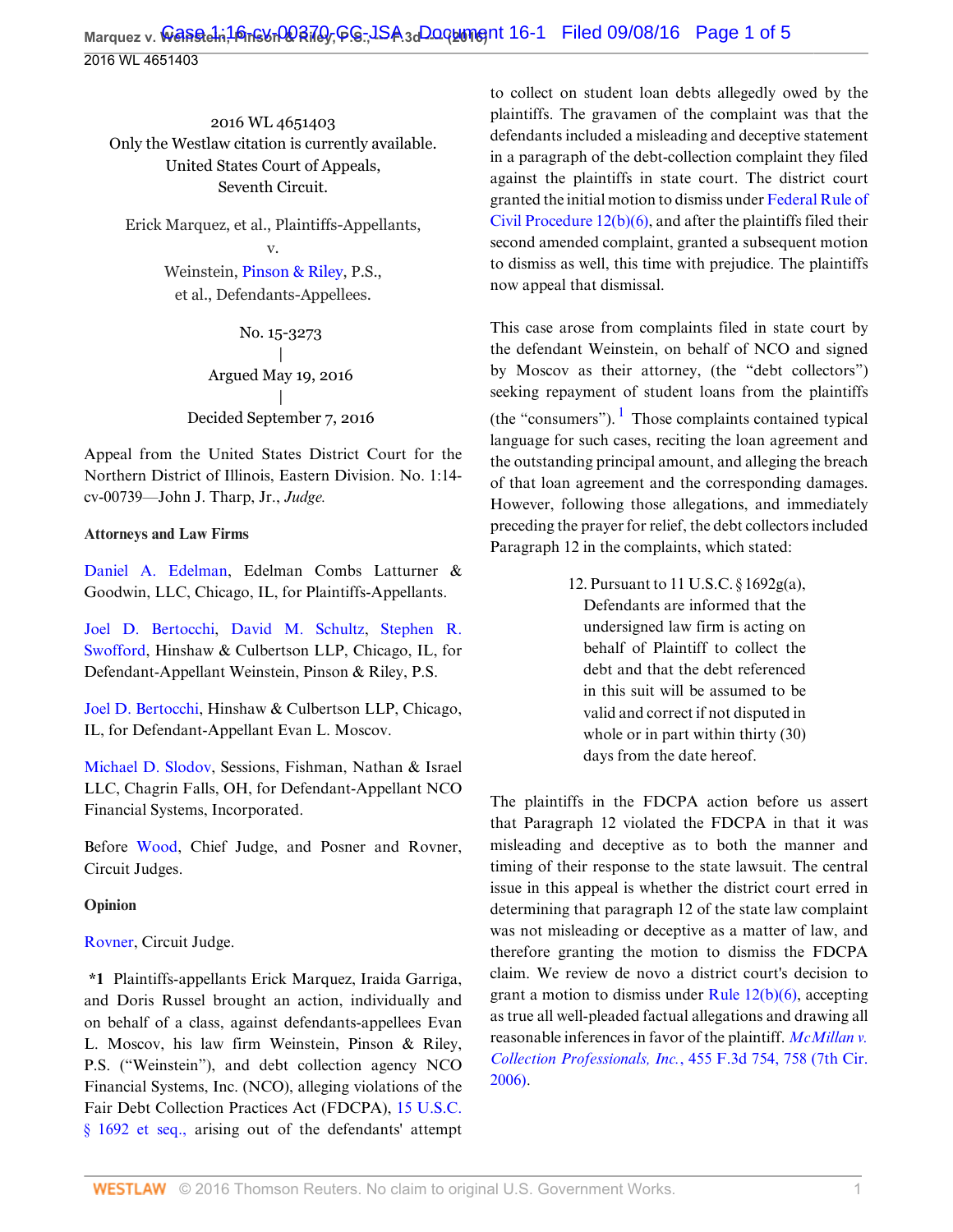**\*2** Before considering whether the district court properly held that Paragraph 12 was not misleading or deceptive as a matter of law, we must address a preliminary matter. NCO argues that we need not address the FDCPA challenge at all because [15 U.S.C. § 1692e](http://www.westlaw.com/Link/Document/FullText?findType=L&pubNum=1000546&cite=15USCAS1692E&originatingDoc=I1b8c6ac0756611e69981dc2250b07c82&refType=LQ&originationContext=document&vr=3.0&rs=cblt1.0&transitionType=DocumentItem&contextData=(sc.UserEnteredCitation)) does not regulate the content of state court pleadings. That issue was properly preserved because it was presented, and rejected, in the district court.<sup>[2](#page-9-1)</sup>

<span id="page-6-0"></span>In *[Beler v. Blatt, Hasenmiller, Leibsker & Moore, LLC](http://www.westlaw.com/Link/Document/FullText?findType=Y&serNum=2011617122&pubNum=0000506&originatingDoc=I1b8c6ac0756611e69981dc2250b07c82&refType=RP&fi=co_pp_sp_506_473&originationContext=document&vr=3.0&rs=cblt1.0&transitionType=DocumentItem&contextData=(sc.UserEnteredCitation)#co_pp_sp_506_473)*, 480 [F.3d 470, 473 \(7th Cir. 2007\)](http://www.westlaw.com/Link/Document/FullText?findType=Y&serNum=2011617122&pubNum=0000506&originatingDoc=I1b8c6ac0756611e69981dc2250b07c82&refType=RP&fi=co_pp_sp_506_473&originationContext=document&vr=3.0&rs=cblt1.0&transitionType=DocumentItem&contextData=(sc.UserEnteredCitation)#co_pp_sp_506_473) and *[O'Rourke v. Palisades](http://www.westlaw.com/Link/Document/FullText?findType=Y&serNum=2024801983&pubNum=0000506&originatingDoc=I1b8c6ac0756611e69981dc2250b07c82&refType=RP&fi=co_pp_sp_506_941&originationContext=document&vr=3.0&rs=cblt1.0&transitionType=DocumentItem&contextData=(sc.UserEnteredCitation)#co_pp_sp_506_941) Acquisition XVI, LLC*[, 635 F.3d 938, 941 n.1 \(7th Cir.](http://www.westlaw.com/Link/Document/FullText?findType=Y&serNum=2024801983&pubNum=0000506&originatingDoc=I1b8c6ac0756611e69981dc2250b07c82&refType=RP&fi=co_pp_sp_506_941&originationContext=document&vr=3.0&rs=cblt1.0&transitionType=DocumentItem&contextData=(sc.UserEnteredCitation)#co_pp_sp_506_941) [2011\)](http://www.westlaw.com/Link/Document/FullText?findType=Y&serNum=2024801983&pubNum=0000506&originatingDoc=I1b8c6ac0756611e69981dc2250b07c82&refType=RP&fi=co_pp_sp_506_941&originationContext=document&vr=3.0&rs=cblt1.0&transitionType=DocumentItem&contextData=(sc.UserEnteredCitation)#co_pp_sp_506_941), we postponed for a future case the question of whether § 1692e of the FDCPA covers the process of litigation. This is that future case, as the issue is squarely presented to us and the answer is necessary to resolution of this appeal. Numerous circuits already have addressed this issue, and often in nearly identical reasoning, have concluded that pleadings or filings in court can fall within the FDCPA. See, e.g., *[Kaymark v. Bank of Am., N.A.](http://www.westlaw.com/Link/Document/FullText?findType=Y&serNum=2035761557&pubNum=0000506&originatingDoc=I1b8c6ac0756611e69981dc2250b07c82&refType=RP&fi=co_pp_sp_506_176&originationContext=document&vr=3.0&rs=cblt1.0&transitionType=DocumentItem&contextData=(sc.UserEnteredCitation)#co_pp_sp_506_176)*, 783 [F.3d 168, 176–77 \(3d Cir. 2015\);](http://www.westlaw.com/Link/Document/FullText?findType=Y&serNum=2035761557&pubNum=0000506&originatingDoc=I1b8c6ac0756611e69981dc2250b07c82&refType=RP&fi=co_pp_sp_506_176&originationContext=document&vr=3.0&rs=cblt1.0&transitionType=DocumentItem&contextData=(sc.UserEnteredCitation)#co_pp_sp_506_176) *[Goldman v. Cohen](http://www.westlaw.com/Link/Document/FullText?findType=Y&serNum=2008906222&pubNum=0000506&originatingDoc=I1b8c6ac0756611e69981dc2250b07c82&refType=RP&fi=co_pp_sp_506_155&originationContext=document&vr=3.0&rs=cblt1.0&transitionType=DocumentItem&contextData=(sc.UserEnteredCitation)#co_pp_sp_506_155)*, 445 [F.3d 152, 155–56 \(2nd Cir. 2006\);](http://www.westlaw.com/Link/Document/FullText?findType=Y&serNum=2008906222&pubNum=0000506&originatingDoc=I1b8c6ac0756611e69981dc2250b07c82&refType=RP&fi=co_pp_sp_506_155&originationContext=document&vr=3.0&rs=cblt1.0&transitionType=DocumentItem&contextData=(sc.UserEnteredCitation)#co_pp_sp_506_155) *[Sayyed v. Wolpoff &](http://www.westlaw.com/Link/Document/FullText?findType=Y&serNum=2012204384&pubNum=0000506&originatingDoc=I1b8c6ac0756611e69981dc2250b07c82&refType=RP&fi=co_pp_sp_506_231&originationContext=document&vr=3.0&rs=cblt1.0&transitionType=DocumentItem&contextData=(sc.UserEnteredCitation)#co_pp_sp_506_231) Abramson*[, 485 F.3d 226, 231 \(4th Cir. 2007\)](http://www.westlaw.com/Link/Document/FullText?findType=Y&serNum=2012204384&pubNum=0000506&originatingDoc=I1b8c6ac0756611e69981dc2250b07c82&refType=RP&fi=co_pp_sp_506_231&originationContext=document&vr=3.0&rs=cblt1.0&transitionType=DocumentItem&contextData=(sc.UserEnteredCitation)#co_pp_sp_506_231); *[Stratton v.](http://www.westlaw.com/Link/Document/FullText?findType=Y&serNum=2034667208&pubNum=0000506&originatingDoc=I1b8c6ac0756611e69981dc2250b07c82&refType=RP&fi=co_pp_sp_506_449&originationContext=document&vr=3.0&rs=cblt1.0&transitionType=DocumentItem&contextData=(sc.UserEnteredCitation)#co_pp_sp_506_449) [Portfolio Recovery Associates, LLC](http://www.westlaw.com/Link/Document/FullText?findType=Y&serNum=2034667208&pubNum=0000506&originatingDoc=I1b8c6ac0756611e69981dc2250b07c82&refType=RP&fi=co_pp_sp_506_449&originationContext=document&vr=3.0&rs=cblt1.0&transitionType=DocumentItem&contextData=(sc.UserEnteredCitation)#co_pp_sp_506_449)*, 770 F.3d 443, 449– [50 \(6th Cir. 2014\)](http://www.westlaw.com/Link/Document/FullText?findType=Y&serNum=2034667208&pubNum=0000506&originatingDoc=I1b8c6ac0756611e69981dc2250b07c82&refType=RP&fi=co_pp_sp_506_449&originationContext=document&vr=3.0&rs=cblt1.0&transitionType=DocumentItem&contextData=(sc.UserEnteredCitation)#co_pp_sp_506_449), as amended (Dec. 11, 2014); *[Powers](http://www.westlaw.com/Link/Document/FullText?findType=Y&serNum=2035260338&pubNum=0000506&originatingDoc=I1b8c6ac0756611e69981dc2250b07c82&refType=RP&fi=co_pp_sp_506_573&originationContext=document&vr=3.0&rs=cblt1.0&transitionType=DocumentItem&contextData=(sc.UserEnteredCitation)#co_pp_sp_506_573) [v. Credit Mgmt. Servs., Inc.](http://www.westlaw.com/Link/Document/FullText?findType=Y&serNum=2035260338&pubNum=0000506&originatingDoc=I1b8c6ac0756611e69981dc2250b07c82&refType=RP&fi=co_pp_sp_506_573&originationContext=document&vr=3.0&rs=cblt1.0&transitionType=DocumentItem&contextData=(sc.UserEnteredCitation)#co_pp_sp_506_573)*, 776 F.3d 567, 573–74 (8th [Cir. 2015\)](http://www.westlaw.com/Link/Document/FullText?findType=Y&serNum=2035260338&pubNum=0000506&originatingDoc=I1b8c6ac0756611e69981dc2250b07c82&refType=RP&fi=co_pp_sp_506_573&originationContext=document&vr=3.0&rs=cblt1.0&transitionType=DocumentItem&contextData=(sc.UserEnteredCitation)#co_pp_sp_506_573); *[Donohue v. Quick Collect, Inc.](http://www.westlaw.com/Link/Document/FullText?findType=Y&serNum=2021099267&pubNum=0000506&originatingDoc=I1b8c6ac0756611e69981dc2250b07c82&refType=RP&fi=co_pp_sp_506_1031&originationContext=document&vr=3.0&rs=cblt1.0&transitionType=DocumentItem&contextData=(sc.UserEnteredCitation)#co_pp_sp_506_1031)*, 592 F.3d 1027, [1031–32 \(9th Cir. 2010\);](http://www.westlaw.com/Link/Document/FullText?findType=Y&serNum=2021099267&pubNum=0000506&originatingDoc=I1b8c6ac0756611e69981dc2250b07c82&refType=RP&fi=co_pp_sp_506_1031&originationContext=document&vr=3.0&rs=cblt1.0&transitionType=DocumentItem&contextData=(sc.UserEnteredCitation)#co_pp_sp_506_1031) *James v. Wadas*[, 724 F.3d 1312,](http://www.westlaw.com/Link/Document/FullText?findType=Y&serNum=2031192873&pubNum=0000506&originatingDoc=I1b8c6ac0756611e69981dc2250b07c82&refType=RP&fi=co_pp_sp_506_1316&originationContext=document&vr=3.0&rs=cblt1.0&transitionType=DocumentItem&contextData=(sc.UserEnteredCitation)#co_pp_sp_506_1316) [1316 \(10th Cir. 2013\);](http://www.westlaw.com/Link/Document/FullText?findType=Y&serNum=2031192873&pubNum=0000506&originatingDoc=I1b8c6ac0756611e69981dc2250b07c82&refType=RP&fi=co_pp_sp_506_1316&originationContext=document&vr=3.0&rs=cblt1.0&transitionType=DocumentItem&contextData=(sc.UserEnteredCitation)#co_pp_sp_506_1316) *[Miljkovic v. Shafritz & Dinkin,](http://www.westlaw.com/Link/Document/FullText?findType=Y&serNum=2036575875&pubNum=0000506&originatingDoc=I1b8c6ac0756611e69981dc2250b07c82&refType=RP&fi=co_pp_sp_506_1297&originationContext=document&vr=3.0&rs=cblt1.0&transitionType=DocumentItem&contextData=(sc.UserEnteredCitation)#co_pp_sp_506_1297) P.A.*[, 791 F.3d 1291, 1297–1300 \(11th Cir. 2015\).](http://www.westlaw.com/Link/Document/FullText?findType=Y&serNum=2036575875&pubNum=0000506&originatingDoc=I1b8c6ac0756611e69981dc2250b07c82&refType=RP&fi=co_pp_sp_506_1297&originationContext=document&vr=3.0&rs=cblt1.0&transitionType=DocumentItem&contextData=(sc.UserEnteredCitation)#co_pp_sp_506_1297) Those circuits almost uniformly base their conclusion on the Supreme Court's analysis in *[Heintz v. Jenkins](http://www.westlaw.com/Link/Document/FullText?findType=Y&serNum=1995090336&pubNum=0000780&originatingDoc=I1b8c6ac0756611e69981dc2250b07c82&refType=RP&originationContext=document&vr=3.0&rs=cblt1.0&transitionType=DocumentItem&contextData=(sc.UserEnteredCitation))*, 514 U.S. [291, 115 S.Ct. 1489, 131 L.Ed.2d 395 \(1995\)](http://www.westlaw.com/Link/Document/FullText?findType=Y&serNum=1995090336&pubNum=0000780&originatingDoc=I1b8c6ac0756611e69981dc2250b07c82&refType=RP&originationContext=document&vr=3.0&rs=cblt1.0&transitionType=DocumentItem&contextData=(sc.UserEnteredCitation)), as well as on the amendment to the FDCPA following that decision. We agree with the reasoning of those circuits and for those same reasons conclude that § 1692e of the FDCPA applies to the statement in Paragraph 12 of the state court complaint at issue here.

In *[Heintz](http://www.westlaw.com/Link/Document/FullText?findType=Y&serNum=1995090336&pubNum=0000780&originatingDoc=I1b8c6ac0756611e69981dc2250b07c82&refType=RP&originationContext=document&vr=3.0&rs=cblt1.0&transitionType=DocumentItem&contextData=(sc.UserEnteredCitation))*, Darlene Jenkins had borrowed money from Geiner Bank to purchase an automobile. *Id.* [at 293, 115](http://www.westlaw.com/Link/Document/FullText?findType=Y&serNum=1995090336&pubNum=0000708&originatingDoc=I1b8c6ac0756611e69981dc2250b07c82&refType=RP&fi=co_pp_sp_708_293&originationContext=document&vr=3.0&rs=cblt1.0&transitionType=DocumentItem&contextData=(sc.UserEnteredCitation)#co_pp_sp_708_293) [S.Ct. 1489.](http://www.westlaw.com/Link/Document/FullText?findType=Y&serNum=1995090336&pubNum=0000708&originatingDoc=I1b8c6ac0756611e69981dc2250b07c82&refType=RP&fi=co_pp_sp_708_293&originationContext=document&vr=3.0&rs=cblt1.0&transitionType=DocumentItem&contextData=(sc.UserEnteredCitation)#co_pp_sp_708_293) She defaulted on that loan, and the bank's law firm sued her in state court to recover the balance owed. In an effort to settle the case, an attorney for the bank's law firm, George Heintz, sent a letter to Jenkins' lawyer listing the amount that she owed. Jenkins filed suit alleging that the letter violated the FDCPA in that it contained a false statement of the amount that she owed the bank. The district court dismissed the lawsuit holding that the FDCPA was inapplicable to lawyers, but we reversed and the Supreme Court agreed with us, holding that the FDCPA applies to "the litigating activities of lawyers." *[Id.](http://www.westlaw.com/Link/Document/FullText?findType=Y&serNum=1995090336&pubNum=0000708&originatingDoc=I1b8c6ac0756611e69981dc2250b07c82&refType=RP&fi=co_pp_sp_708_294&originationContext=document&vr=3.0&rs=cblt1.0&transitionType=DocumentItem&contextData=(sc.UserEnteredCitation)#co_pp_sp_708_294)* [at 294, 115 S.Ct. 1489.](http://www.westlaw.com/Link/Document/FullText?findType=Y&serNum=1995090336&pubNum=0000708&originatingDoc=I1b8c6ac0756611e69981dc2250b07c82&refType=RP&fi=co_pp_sp_708_294&originationContext=document&vr=3.0&rs=cblt1.0&transitionType=DocumentItem&contextData=(sc.UserEnteredCitation)#co_pp_sp_708_294) Heintz had argued that the Court should construe the statute as containing "an implied exemption for those debt-collecting activities of lawyers that consist of litigating," but the Court rejected that interpretation. *Id.* [at 295, 115 S.Ct. 1489](http://www.westlaw.com/Link/Document/FullText?findType=Y&serNum=1995090336&pubNum=0000708&originatingDoc=I1b8c6ac0756611e69981dc2250b07c82&refType=RP&fi=co_pp_sp_708_295&originationContext=document&vr=3.0&rs=cblt1.0&transitionType=DocumentItem&contextData=(sc.UserEnteredCitation)#co_pp_sp_708_295). The Court held that the FDCPA applies to attorneys who " 'regularly' engage in consumer-debt-collection activity, even when that activity consists of litigation." *Id.* [at 299, 115 S.Ct.](http://www.westlaw.com/Link/Document/FullText?findType=Y&serNum=1995090336&pubNum=0000708&originatingDoc=I1b8c6ac0756611e69981dc2250b07c82&refType=RP&fi=co_pp_sp_708_299&originationContext=document&vr=3.0&rs=cblt1.0&transitionType=DocumentItem&contextData=(sc.UserEnteredCitation)#co_pp_sp_708_299) [1489](http://www.westlaw.com/Link/Document/FullText?findType=Y&serNum=1995090336&pubNum=0000708&originatingDoc=I1b8c6ac0756611e69981dc2250b07c82&refType=RP&fi=co_pp_sp_708_299&originationContext=document&vr=3.0&rs=cblt1.0&transitionType=DocumentItem&contextData=(sc.UserEnteredCitation)#co_pp_sp_708_299).

Although the communication at issue in *[Heintz](http://www.westlaw.com/Link/Document/FullText?findType=Y&serNum=1995090336&pubNum=0000780&originatingDoc=I1b8c6ac0756611e69981dc2250b07c82&refType=RP&originationContext=document&vr=3.0&rs=cblt1.0&transitionType=DocumentItem&contextData=(sc.UserEnteredCitation))* was a letter rather than a legal pleading, the Court recognized the applicability of the FDCPA even to attorneys whose debt-collection activity consisted of litigation, and nothing in that analysis commands a differentiation between the two. Nothing in the broad language in *[Heintz](http://www.westlaw.com/Link/Document/FullText?findType=Y&serNum=1995090336&pubNum=0000780&originatingDoc=I1b8c6ac0756611e69981dc2250b07c82&refType=RP&originationContext=document&vr=3.0&rs=cblt1.0&transitionType=DocumentItem&contextData=(sc.UserEnteredCitation))* would support an interpretation that would apply the FDCPA to attorneys whose debt collection activity consisted of litigation, but limit it to only those representations made by those attorneys outside of that litigation. The conclusion that the FDCPA applies to legal pleadings is supported by a post-*[Heintz](http://www.westlaw.com/Link/Document/FullText?findType=Y&serNum=1995090336&pubNum=0000780&originatingDoc=I1b8c6ac0756611e69981dc2250b07c82&refType=RP&originationContext=document&vr=3.0&rs=cblt1.0&transitionType=DocumentItem&contextData=(sc.UserEnteredCitation))* amendment enacted by Congress. In the post-*[Heintz](http://www.westlaw.com/Link/Document/FullText?findType=Y&serNum=1995090336&pubNum=0000780&originatingDoc=I1b8c6ac0756611e69981dc2250b07c82&refType=RP&originationContext=document&vr=3.0&rs=cblt1.0&transitionType=DocumentItem&contextData=(sc.UserEnteredCitation))* amendment, Congress exempted legal pleadings from a specific provision in the FDCPA, but did not exempt it from the FDCPA as a whole. Specifically, [15 U.S.C.](http://www.westlaw.com/Link/Document/FullText?findType=L&pubNum=1000546&cite=15USCAS1692E&originatingDoc=I1b8c6ac0756611e69981dc2250b07c82&refType=LQ&originationContext=document&vr=3.0&rs=cblt1.0&transitionType=DocumentItem&contextData=(sc.UserEnteredCitation)) [§ 1692e](http://www.westlaw.com/Link/Document/FullText?findType=L&pubNum=1000546&cite=15USCAS1692E&originatingDoc=I1b8c6ac0756611e69981dc2250b07c82&refType=LQ&originationContext=document&vr=3.0&rs=cblt1.0&transitionType=DocumentItem&contextData=(sc.UserEnteredCitation)) prohibits a debt collector from using any false, deceptive or misleading representation in connection with the collection of any debt. The statute itemizes sixteen communications that constitute violations of that provision, including at  $\S 1692e(11)$ , the failure to disclose in the initial written communication to the consumer that the debt collector is attempting to collect a debt and that any information will be used for that purpose. After *[Heintz](http://www.westlaw.com/Link/Document/FullText?findType=Y&serNum=1995090336&pubNum=0000780&originatingDoc=I1b8c6ac0756611e69981dc2250b07c82&refType=RP&originationContext=document&vr=3.0&rs=cblt1.0&transitionType=DocumentItem&contextData=(sc.UserEnteredCitation))* was decided in 1995, however, Congress amended  $§$  1692e(11) to exclude formal legal pleadings from that requirement, with the amended version now stating that "this paragraph shall not apply to a formal pleading made in connection with a legal action." By providing that sub-section  $1692e(11)$  did not apply to a formal pleading made in connection with a legal action, the implication is that  $\S$  1692e as a whole other than  $\S$ [1692e\(11\)](http://www.westlaw.com/Link/Document/FullText?findType=L&pubNum=1000546&cite=15USCAS1692E&originatingDoc=I1b8c6ac0756611e69981dc2250b07c82&refType=SP&originationContext=document&vr=3.0&rs=cblt1.0&transitionType=DocumentItem&contextData=(sc.UserEnteredCitation)#co_pp_9da60000c3824) applies to formal legal pleadings. Otherwise, the amendment would be merely superfluous, exempting formal legal pleadings from one specific requirement in the act even though legal pleadings were not subject to any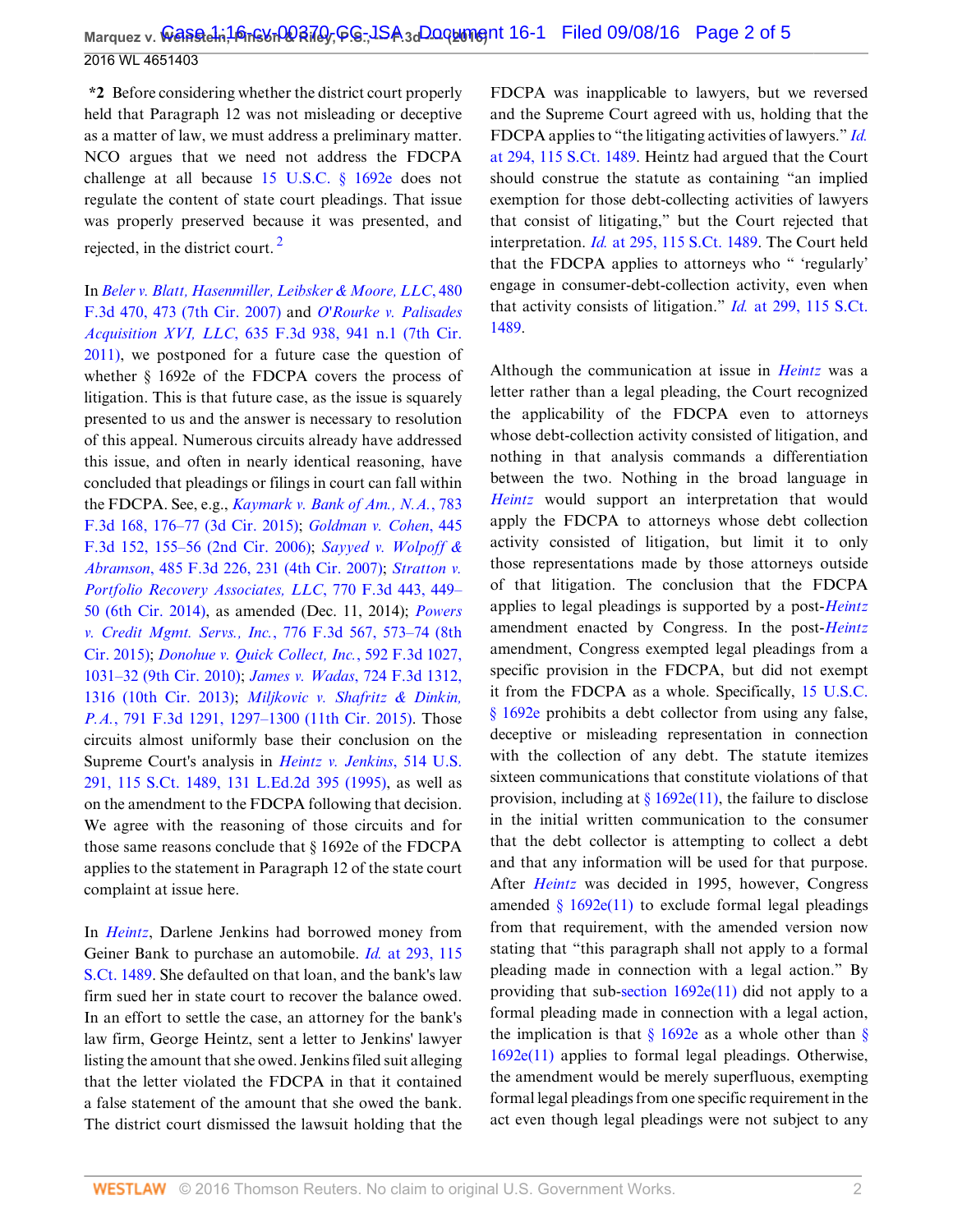provisions of the act already. It is "a cardinal principle of statutory construction" that "a statute ought, upon the whole, to be so construed that, if it can be prevented, no clause, sentence, or word shall be superfluous, void, or insignificant." *[TRW Inc. v. Andrews](http://www.westlaw.com/Link/Document/FullText?findType=Y&serNum=2001947996&pubNum=0000780&originatingDoc=I1b8c6ac0756611e69981dc2250b07c82&refType=RP&fi=co_pp_sp_780_31&originationContext=document&vr=3.0&rs=cblt1.0&transitionType=DocumentItem&contextData=(sc.UserEnteredCitation)#co_pp_sp_780_31)*, 534 U.S. 19, 31, [122 S.Ct. 441, 151 L.Ed.2d 339 \(2001\);](http://www.westlaw.com/Link/Document/FullText?findType=Y&serNum=2001947996&pubNum=0000780&originatingDoc=I1b8c6ac0756611e69981dc2250b07c82&refType=RP&fi=co_pp_sp_780_31&originationContext=document&vr=3.0&rs=cblt1.0&transitionType=DocumentItem&contextData=(sc.UserEnteredCitation)#co_pp_sp_780_31) *[United States v.](http://www.westlaw.com/Link/Document/FullText?findType=Y&serNum=1995097506&pubNum=0000506&originatingDoc=I1b8c6ac0756611e69981dc2250b07c82&refType=RP&fi=co_pp_sp_506_335&originationContext=document&vr=3.0&rs=cblt1.0&transitionType=DocumentItem&contextData=(sc.UserEnteredCitation)#co_pp_sp_506_335) Michalek*[, 54 F.3d 325, 335–36 \(7th Cir. 1995\)](http://www.westlaw.com/Link/Document/FullText?findType=Y&serNum=1995097506&pubNum=0000506&originatingDoc=I1b8c6ac0756611e69981dc2250b07c82&refType=RP&fi=co_pp_sp_506_335&originationContext=document&vr=3.0&rs=cblt1.0&transitionType=DocumentItem&contextData=(sc.UserEnteredCitation)#co_pp_sp_506_335). A natural interpretation of that provision which gives meaning to all words is that Congress, post-*[Heintz](http://www.westlaw.com/Link/Document/FullText?findType=Y&serNum=1995090336&pubNum=0000780&originatingDoc=I1b8c6ac0756611e69981dc2250b07c82&refType=RP&originationContext=document&vr=3.0&rs=cblt1.0&transitionType=DocumentItem&contextData=(sc.UserEnteredCitation))*, envisioned § 1692e of the FDCPA as applying to communications in the form of legal pleadings as well as communications in other forms such as letters, and that it sought to exempt legal pleadings from only  $§ 1692e(11)$ .

**\*3** That interpretation is consistent with the purpose of the FDCPA, "to eliminate abusive debt collection practices, to ensure that those debt collectors who abstain from such practices are not competitively disadvantaged, and to promote consistent state action to protect consumers." *[Jerman v. Carlisle, McNellie, Rini, Kramer](http://www.westlaw.com/Link/Document/FullText?findType=Y&serNum=2021800380&pubNum=0000780&originatingDoc=I1b8c6ac0756611e69981dc2250b07c82&refType=RP&fi=co_pp_sp_780_577&originationContext=document&vr=3.0&rs=cblt1.0&transitionType=DocumentItem&contextData=(sc.UserEnteredCitation)#co_pp_sp_780_577) & Ulrich LPA*[, 559 U.S. 573, 577, 130 S.Ct. 1605, 176](http://www.westlaw.com/Link/Document/FullText?findType=Y&serNum=2021800380&pubNum=0000780&originatingDoc=I1b8c6ac0756611e69981dc2250b07c82&refType=RP&fi=co_pp_sp_780_577&originationContext=document&vr=3.0&rs=cblt1.0&transitionType=DocumentItem&contextData=(sc.UserEnteredCitation)#co_pp_sp_780_577) [L.Ed.2d 519 \(2010\);](http://www.westlaw.com/Link/Document/FullText?findType=Y&serNum=2021800380&pubNum=0000780&originatingDoc=I1b8c6ac0756611e69981dc2250b07c82&refType=RP&fi=co_pp_sp_780_577&originationContext=document&vr=3.0&rs=cblt1.0&transitionType=DocumentItem&contextData=(sc.UserEnteredCitation)#co_pp_sp_780_577) [15 U.S.C. § 1692\(e\)](http://www.westlaw.com/Link/Document/FullText?findType=L&pubNum=1000546&cite=15USCAS1692&originatingDoc=I1b8c6ac0756611e69981dc2250b07c82&refType=SP&originationContext=document&vr=3.0&rs=cblt1.0&transitionType=DocumentItem&contextData=(sc.UserEnteredCitation)#co_pp_7fdd00001ca15). That purpose would be undermined if the FDCPA was inapplicable to communications that occurred in the context of litigation, particularly in the debt collection area in which judgments are overwhelmingly reached through forfeiture, and thus misleading or deceptive statements are more likely to influence the response of the defendant without ever coming to the attention of the court in any meaningful way. In fact, although we have not previously addressed the question of whether pleadings fall within § 1692e of the FDCPA, we have already decided a number of FDCPA cases alleging FDCPA violations in state court filings (in which this issue was presumably not raised), thus illustrating that the dangers addressed in the FDCPA arise in the context of pleadings just as in other forms of communication. See *[O'Rourke v. Palisades Acquisition](http://www.westlaw.com/Link/Document/FullText?findType=Y&serNum=2024801983&pubNum=0000506&originatingDoc=I1b8c6ac0756611e69981dc2250b07c82&refType=RP&fi=co_pp_sp_506_948&originationContext=document&vr=3.0&rs=cblt1.0&transitionType=DocumentItem&contextData=(sc.UserEnteredCitation)#co_pp_sp_506_948) XVI, LLC*[, 635 F.3d 938, 948 \(7th Cir. 2011\)](http://www.westlaw.com/Link/Document/FullText?findType=Y&serNum=2024801983&pubNum=0000506&originatingDoc=I1b8c6ac0756611e69981dc2250b07c82&refType=RP&fi=co_pp_sp_506_948&originationContext=document&vr=3.0&rs=cblt1.0&transitionType=DocumentItem&contextData=(sc.UserEnteredCitation)#co_pp_sp_506_948)(Tinder, J., concurring) and cases cited therein. Accordingly, we hold that representations may violate § 1692e of the FDCPA even if made in court filings in litigation. Accord *[Kaymark](http://www.westlaw.com/Link/Document/FullText?findType=Y&serNum=2035761557&pubNum=0000506&originatingDoc=I1b8c6ac0756611e69981dc2250b07c82&refType=RP&fi=co_pp_sp_506_176&originationContext=document&vr=3.0&rs=cblt1.0&transitionType=DocumentItem&contextData=(sc.UserEnteredCitation)#co_pp_sp_506_176)*, [783 F.3d at 176–77](http://www.westlaw.com/Link/Document/FullText?findType=Y&serNum=2035761557&pubNum=0000506&originatingDoc=I1b8c6ac0756611e69981dc2250b07c82&refType=RP&fi=co_pp_sp_506_176&originationContext=document&vr=3.0&rs=cblt1.0&transitionType=DocumentItem&contextData=(sc.UserEnteredCitation)#co_pp_sp_506_176); *Powers*[, 776 F.3d at 574](http://www.westlaw.com/Link/Document/FullText?findType=Y&serNum=2035260338&pubNum=0000506&originatingDoc=I1b8c6ac0756611e69981dc2250b07c82&refType=RP&fi=co_pp_sp_506_574&originationContext=document&vr=3.0&rs=cblt1.0&transitionType=DocumentItem&contextData=(sc.UserEnteredCitation)#co_pp_sp_506_574); *[Miljkovic](http://www.westlaw.com/Link/Document/FullText?findType=Y&serNum=2036575875&pubNum=0000506&originatingDoc=I1b8c6ac0756611e69981dc2250b07c82&refType=RP&fi=co_pp_sp_506_1297&originationContext=document&vr=3.0&rs=cblt1.0&transitionType=DocumentItem&contextData=(sc.UserEnteredCitation)#co_pp_sp_506_1297)*, [791 F.3d at 1297;](http://www.westlaw.com/Link/Document/FullText?findType=Y&serNum=2036575875&pubNum=0000506&originatingDoc=I1b8c6ac0756611e69981dc2250b07c82&refType=RP&fi=co_pp_sp_506_1297&originationContext=document&vr=3.0&rs=cblt1.0&transitionType=DocumentItem&contextData=(sc.UserEnteredCitation)#co_pp_sp_506_1297) *Stratton*[, 770 F.3d at 450;](http://www.westlaw.com/Link/Document/FullText?findType=Y&serNum=2034667208&pubNum=0000506&originatingDoc=I1b8c6ac0756611e69981dc2250b07c82&refType=RP&fi=co_pp_sp_506_450&originationContext=document&vr=3.0&rs=cblt1.0&transitionType=DocumentItem&contextData=(sc.UserEnteredCitation)#co_pp_sp_506_450) *[James](http://www.westlaw.com/Link/Document/FullText?findType=Y&serNum=2031192873&pubNum=0000506&originatingDoc=I1b8c6ac0756611e69981dc2250b07c82&refType=RP&fi=co_pp_sp_506_1316&originationContext=document&vr=3.0&rs=cblt1.0&transitionType=DocumentItem&contextData=(sc.UserEnteredCitation)#co_pp_sp_506_1316)*, 724 [F.3d at 1316](http://www.westlaw.com/Link/Document/FullText?findType=Y&serNum=2031192873&pubNum=0000506&originatingDoc=I1b8c6ac0756611e69981dc2250b07c82&refType=RP&fi=co_pp_sp_506_1316&originationContext=document&vr=3.0&rs=cblt1.0&transitionType=DocumentItem&contextData=(sc.UserEnteredCitation)#co_pp_sp_506_1316); *Donohue*[, 592 F.3d at 1031–32](http://www.westlaw.com/Link/Document/FullText?findType=Y&serNum=2021099267&pubNum=0000506&originatingDoc=I1b8c6ac0756611e69981dc2250b07c82&refType=RP&fi=co_pp_sp_506_1031&originationContext=document&vr=3.0&rs=cblt1.0&transitionType=DocumentItem&contextData=(sc.UserEnteredCitation)#co_pp_sp_506_1031); *[Sayyed](http://www.westlaw.com/Link/Document/FullText?findType=Y&serNum=2012204384&pubNum=0000506&originatingDoc=I1b8c6ac0756611e69981dc2250b07c82&refType=RP&fi=co_pp_sp_506_231&originationContext=document&vr=3.0&rs=cblt1.0&transitionType=DocumentItem&contextData=(sc.UserEnteredCitation)#co_pp_sp_506_231)*, 485 [F.3d at 231](http://www.westlaw.com/Link/Document/FullText?findType=Y&serNum=2012204384&pubNum=0000506&originatingDoc=I1b8c6ac0756611e69981dc2250b07c82&refType=RP&fi=co_pp_sp_506_231&originationContext=document&vr=3.0&rs=cblt1.0&transitionType=DocumentItem&contextData=(sc.UserEnteredCitation)#co_pp_sp_506_231); *Goldman*[, 445 F.3d at 155–56.](http://www.westlaw.com/Link/Document/FullText?findType=Y&serNum=2008906222&pubNum=0000506&originatingDoc=I1b8c6ac0756611e69981dc2250b07c82&refType=RP&fi=co_pp_sp_506_155&originationContext=document&vr=3.0&rs=cblt1.0&transitionType=DocumentItem&contextData=(sc.UserEnteredCitation)#co_pp_sp_506_155)

We turn then to the question of whether the district court erred in holding that Paragraph 12 was "plainly and clearly not misleading" as a matter of law and dismissing the case on that basis. Dist. Ct. Op. at 8. The FDCPA provides that "[a] debt collector may not use any false, deceptive, or misleading representation or means in connection with the collection of any debt," including, but not limited to the false representation of "the character, amount, or legal status of any debt." [15 U.S.C. § 1692e](http://www.westlaw.com/Link/Document/FullText?findType=L&pubNum=1000546&cite=15USCAS1692E&originatingDoc=I1b8c6ac0756611e69981dc2250b07c82&refType=LQ&originationContext=document&vr=3.0&rs=cblt1.0&transitionType=DocumentItem&contextData=(sc.UserEnteredCitation)) generally and [§ 1692e\(2\)\(A\).](http://www.westlaw.com/Link/Document/FullText?findType=L&pubNum=1000546&cite=15USCAS1692E&originatingDoc=I1b8c6ac0756611e69981dc2250b07c82&refType=SP&originationContext=document&vr=3.0&rs=cblt1.0&transitionType=DocumentItem&contextData=(sc.UserEnteredCitation)#co_pp_64eb0000ab9e4) In *[McMillan v. Collection](http://www.westlaw.com/Link/Document/FullText?findType=Y&serNum=2009514786&pubNum=0000506&originatingDoc=I1b8c6ac0756611e69981dc2250b07c82&refType=RP&fi=co_pp_sp_506_759&originationContext=document&vr=3.0&rs=cblt1.0&transitionType=DocumentItem&contextData=(sc.UserEnteredCitation)#co_pp_sp_506_759) Professionals Inc.*[, 455 F.3d 754, 759 \(7th Cir. 2006\)](http://www.westlaw.com/Link/Document/FullText?findType=Y&serNum=2009514786&pubNum=0000506&originatingDoc=I1b8c6ac0756611e69981dc2250b07c82&refType=RP&fi=co_pp_sp_506_759&originationContext=document&vr=3.0&rs=cblt1.0&transitionType=DocumentItem&contextData=(sc.UserEnteredCitation)#co_pp_sp_506_759), we noted that a determination of whether a statement is false, deceptive or misleading, like a determination as to whether a statement is confusing under the FDCPA, is a fact-bound determination of how an unsophisticated consumer would perceive the statement. We cautioned in *[McMillan](http://www.westlaw.com/Link/Document/FullText?findType=Y&serNum=2009514786&pubNum=0000506&originatingDoc=I1b8c6ac0756611e69981dc2250b07c82&refType=RP&originationContext=document&vr=3.0&rs=cblt1.0&transitionType=DocumentItem&contextData=(sc.UserEnteredCitation))* that in determining whether a statement is confusing or misleading, a district court must "tread carefully" because "district judges are not good proxies for the 'unsophisticated consumer' whose interest the statute protects." *[Id.](http://www.westlaw.com/Link/Document/FullText?findType=Y&serNum=2009514786&pubNum=0000506&originatingDoc=I1b8c6ac0756611e69981dc2250b07c82&refType=RP&originationContext=document&vr=3.0&rs=cblt1.0&transitionType=DocumentItem&contextData=(sc.UserEnteredCitation))* Accordingly, [Rule 12\(b\)\(6\)](http://www.westlaw.com/Link/Document/FullText?findType=L&pubNum=1000600&cite=USFRCPR12&originatingDoc=I1b8c6ac0756611e69981dc2250b07c82&refType=LQ&originationContext=document&vr=3.0&rs=cblt1.0&transitionType=DocumentItem&contextData=(sc.UserEnteredCitation)) dismissal on that issue is appropriate only if there is no set of facts consistent with the pleadings under which the plaintiffs could obtain relief. *[Id.](http://www.westlaw.com/Link/Document/FullText?findType=Y&serNum=2009514786&pubNum=0000506&originatingDoc=I1b8c6ac0756611e69981dc2250b07c82&refType=RP&originationContext=document&vr=3.0&rs=cblt1.0&transitionType=DocumentItem&contextData=(sc.UserEnteredCitation))*

In its effort to collect the student loan debt, the debt collectors initially sent each of the consumers a demand letter, which informed them that they were in default on their loan payments and demanded payment of the outstanding balance. Pursuant to § 1692g of the FDCPA, that letter contained a statement informing the consumers that they had 30 days after receipt of the notice to dispute the validity of the debt, and provided that "[u]nless you dispute this debt, or any portion of it, within 30 days from receipt of this notice, we will assume the debt to be valid." The demand letter instructs the consumer to dispute the debt by either calling a toll free number or submitting a dispute in writing to their law offices.

The debt collectors subsequently filed suit against the consumers and served the consumers with a summons and complaint in that state court action. The summons informed the consumers that they had to file an appearance by a specified date approximately 30 days after issuance, and an answer to the complaint before the time period set forth in the applicable subsections of paragraph 3 or 4 on the reverse side of the summons. Unfortunately, that standard summons form contained an error, in that paragraphs 3 or 4 contain no subsections, and the relevant subsections for the consumers were contained in paragraph 2 on that reverse side of the summons. Paragraph two provided that for amounts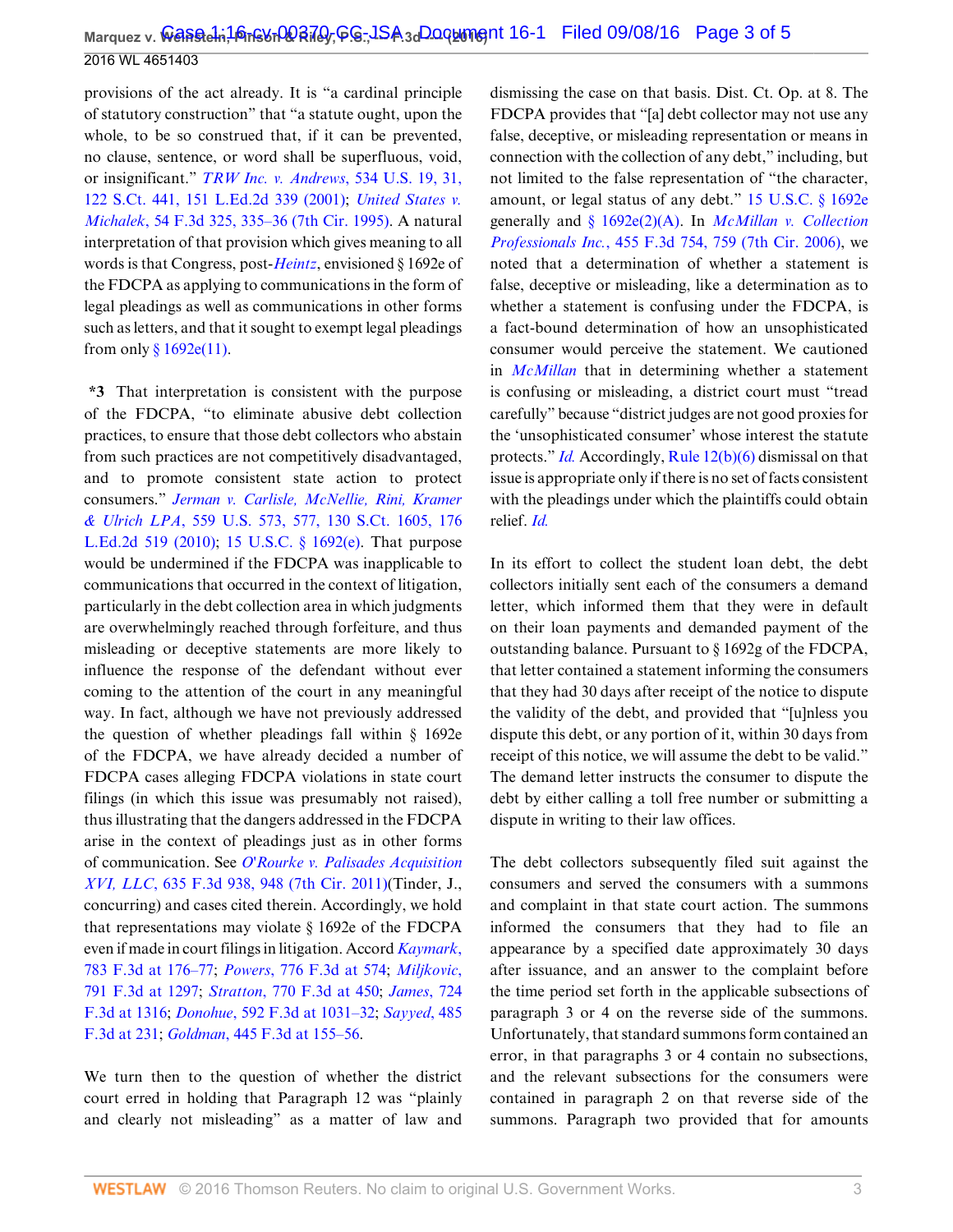less than \$10,000, the consumer only needs to file an appearance but not an answer unless otherwise ordered by the court, but that for amounts over \$10,000, an answer must be filed no more than 10 days from the appearance date (return date) set forth on the summons. In all capitalized letters for emphasis, the summons also declared that if the consumer failed to do so "A JUDGMENT BY DEFAULT MAY BE TAKEN AGAINST YOU FOR THE RELIEF ASKED IN THE COMPLAINT, A COPY OF WHICH IS HERETO ATTACHED." Thus, the summons directs the consumers to the complaint, both in determining the answer and in the relief that could be imposed. The complaint, however, in paragraph 12 declares: "Pursuant to 11 U.S.C. § 1692g(a), Defendants [consumers] are informed that the undersigned law firm is acting on behalf of Plaintiff [debt collector] to collect the debt and that the debt referenced in this suit will be assumed to be valid and correct if not disputed in whole or in part within thirty (30) days from the date hereof." The court erred in holding that the paragraph 12 declaration would not be misleading or deceptive as a matter of law.

**\*4** Paragraph 12 is misleading to the unsophisticated consumer both as to the proper timing to respond to the complaint and as to the manner of response. A plain reading of the summons and the complaint would cause a consumer to believe that he had until the date in the summons to file an answer and contest the claim, but that beyond the 30-day period in paragraph 12 he could no longer contest the validity or correctness of the debt. Because the 30-day period would expire before the date that the answer had to be filed for each of the litigants, those provisions in conjunction would lead an unsophisticated consumer to believe that he had that 30 day period to dispute the debt and beyond that period he could not dispute that debt in his answer. For each plaintiff in this FDCPA action, the time period for "disputing the debt" was shorter than the time period provided by law for the answer. For instance, for one plaintiff in this FDCPA action, the complaint provided that the debt must be disputed by December 14 while the answer was not due, according to the summons, until December 23. Paragraph 12 thus effectively shortened the time period provided in the summons for the consumer to answer, because the consumer had been told in paragraph 12 that he only had the 30-day period to dispute the validity or correctness of the debt. That would cause an unsophisticated consumer to believe that beyond that time period in Paragraph 12 for disputing the debt, even if filing an answer, the validity of the debt could no longer be disputed in that answer.

The language used in Paragraph 12 is particularly pernicious in that regard. The language regarding the 30 day dispute period was not merely lifted from the demand letter, which provided that unless the debt was disputed within that 30-day period, "*we* [the debt collector] will assume the debt to be valid." [emphasis added] Nor does that language track  $\S$  1692g(a)(3), which provides that if consumers do not dispute the debt within 30 days of the written notice, "the debt will be assumed to be valid *by the debt collector*." The language in Paragraph 12 differs in a material way from those provisions, in that it does not contain the limiting language that the debt will be considered valid *by the debt collector*, instead stating that after the 30-day period "the debt will be considered valid." The presence of such language in a court complaint, cross-referenced in the summons, would lead an unsophisticated consumer to believe that the debt will be considered valid by the *court* if not disputed within that 30 days, because the relevant language that would have limited the assumption to only the debt collector is absent from Paragraph 12, whether intentionally or otherwise. Whether the consumer is a sophisticated or unsophisticated consumer, one cannot say—as the district court did—that reading the summons and paragraph 12 in relation to each other is to interpret it in a "bizarre or idiosyncratic fashion." It is in fact a rational reconciliation of the two provisions.

Magnifying the problem, that sentence regarding the 30 day period to dispute the debt mirrored the earlier demand letter to the consumers informing them of their rights to dispute the debt. The inclusion of that sentence in the complaint would lead an unsophisticated consumer to believe that she must dispute the debt through the procedures outlined in the earlier letter, rather than in an answer in court, or she would forfeit her right to contest the debt. That would place the consumers at risk of losing their rights in court if they disputed the debt through contact with the debt collectors rather than in the form of an answer.

The district court's reading of the provisions illustrates the problem with its analysis. The district court characterizes Paragraph 12 as providing that a consumer could dispute the "debt" and that the "debt" will be valid if not